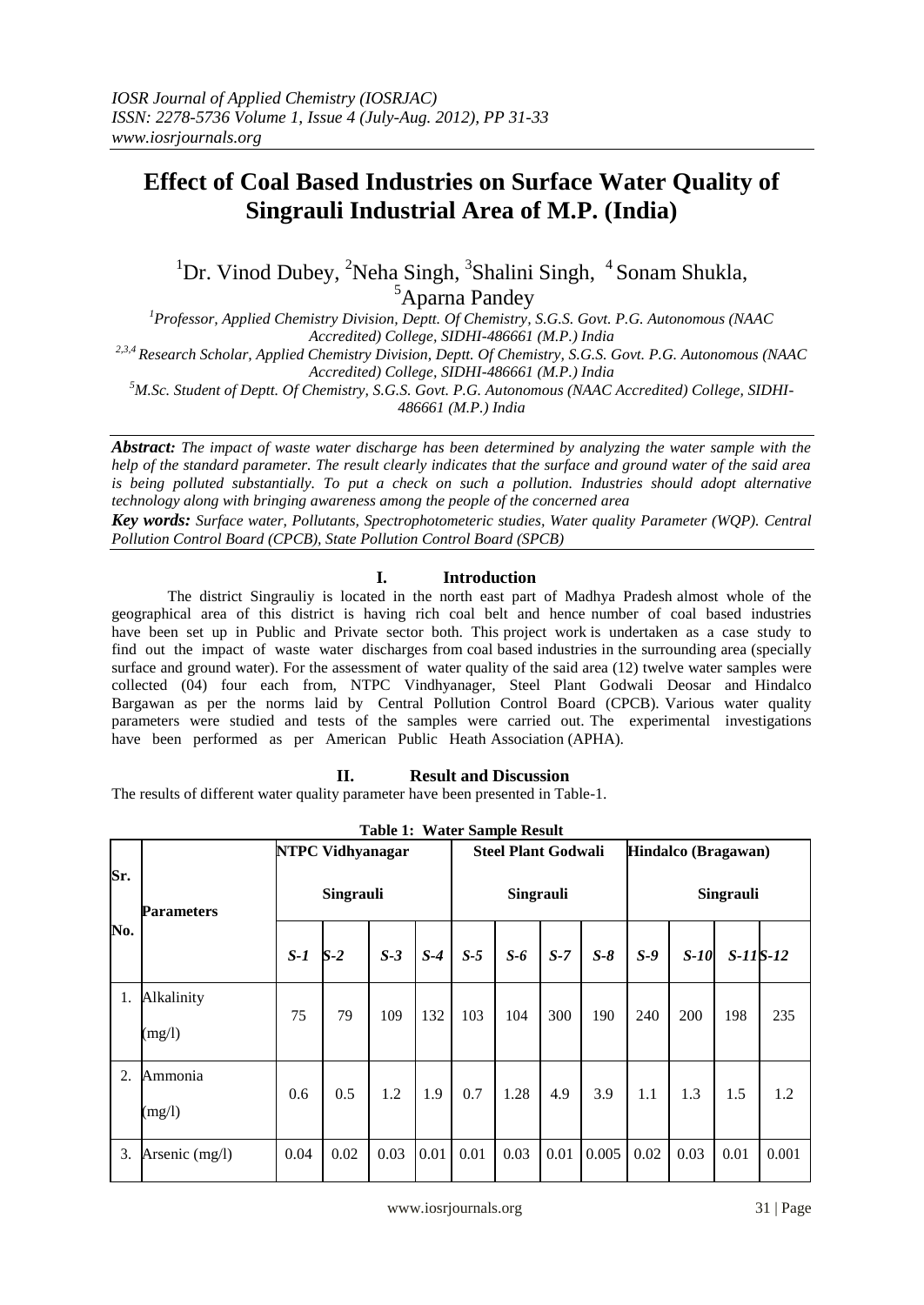*Effect of Coal Based Industries on Surface Water Quality of Singrauli Industrial Area of M.P. (India)*

| 4.  | $BOD$ (mg/l)                   | 13               | 14                | 12              | 15               | 10                | 11                | 12               | 16               | 29               | 26               | 28   | 25            |
|-----|--------------------------------|------------------|-------------------|-----------------|------------------|-------------------|-------------------|------------------|------------------|------------------|------------------|------|---------------|
| 5.  | Calcium (mg/l)                 | 28.3             | 32.7              | 37.9            | 30.3             | 29                | 28.5              | 18.8             | 48               | 78               | 75               | 70   | 72            |
| 6.  | Chloride (mg/l)                | 41.2             | 106               | 43              | 104              | 61                | 102               | 122              | 90               | 122              | 129              | 132  | 125           |
| 7.  | $COD$ (mg/l)                   | 50               | 58                | 62              | 63               | 77                | 63                | 68               | 61               | 69               | 73               | 95   | 55            |
| 8.  | Color<br>(Haz-en-unit)         | 5 H <sub>z</sub> | 10 H <sub>z</sub> | 9H <sub>z</sub> | 6 H <sub>z</sub> | 20 H <sub>z</sub> | 10 H <sub>z</sub> | 5 H <sub>z</sub> | 19H <sub>z</sub> | 5 H <sub>z</sub> | 6 H <sub>z</sub> |      | $7 H_z 8 H_z$ |
| 9.  | Conductivity<br>(Microsiemens) | 286.2            | 264.2             | 261             | 285              | 246               | 234               | 241              | 243              | 270              | 330              | 290  | 345           |
| 10. | Fluorides (mg/l)               | 1.6              | 1.5               | $1.0\,$         | 1.4              | 3                 | 0.6               | 1.8              | 1.9              | 1.5              | 1.8              | 1.6  | 2.2           |
|     | 11. Iron $(mg/l)$              | 1.6              | 1.4               | 1.3             | 1.1              | 1.18              | 0.7               | 0.6              | 0.8              | 3.2              | 3.1              | 3.4  | 2.5           |
|     | 12. Lead $(mg/l)$              | 0.03             | 0.02              | 0.02            | 0.01             | 0.03              | 0.01              | 0.01             | 0.04             | 0.05             | 0.06             | 0.06 | 0.08          |
|     | 13. PH                         | 5.9              | 8.3               | 5.8             | 8.4              | 7.1               | 7.0               | 7.3              | 6.8              | 8.8              | 8.7              | 8.6  | 8.9           |
|     | 14. TSS (mg/l)                 | 62               | 57                | 58              | 61               | 73                | 74                | 67               | 81               | 77               | 95               | 98   | 109           |
| 15. | Turbidity (NTU)                | 6.0              | 5.6               | 5.7             | 5.9              | 4.7               | 4.8               | 4.6              | 21.6             | 12.5             | 13.8             | 14.7 | 13.3          |
|     | 16. $TDS(mg/l)$                | 155              | 154.8             | 141.4           | 142              | 133               | 132               | 129              | 136              | 109              | 111              | 119  | 110           |
|     | 17. Hardness (mg/l)            | 285              | 760               | 283             | 765              | 1256              | 1257              | 1280             | 1517             | 281              | 279              | 269  | 266           |
| 18. | Sulfate (mg/l)                 | 52               | 55                | 40              | 39               | 35                | 38                | 40               | 158              | 31               | 34               | 32   | 36            |

The PH of all samples was within the limits. The turbidity of S-8 was highest among all the samples. The hardness value of S-8 was highest followed by S-7, S-6. The BOD of S-9 and S-11 were higher in comparison of other samples. The COD values were within the limits. The ammonia content of S-7 and S-8 was quit high. The Iron content of S-11 and S-9 was very high and the values exceeded the prescribed limits.

The arsenic (As) Iron (Fe) and Lead (Pb) content of different water samples (S-1 to S-12) may be observed from (table-1) that the arsenic contents ranged from 0.001 to 0.04 mg/l in the study area, the arsenic content of all water sample was within the limit. The prescribed limit of As is 0.2 mg/l.

The Lead content varied from 0.01 to 0.08 mg/l in the study area the Lead content of S-12 was comparatively higher than the other water sample. The Lead content of all water sample was within the permissible limit the prescribe limit is 0.1 mg/l.

After the careful study of the result it reveals that the water quality of water sample S-9, S-10, S-11 and S-12 with respect to alkalinity, aluminum, arsenic, calcium, color, COD and conductivity was meeting the desired criteria.

The sample S-9 had a very high BOD and S-8 and hardness value followed by S-11, S-10 and S-7, S-6. The water sample S-5 had a very high content of fluoride; S-8 had a high turbidity value, S-11 having high conductivity value, while S-10 Arsenic, S-11 Iron, and S-8 having highest value for hardness in comparison to